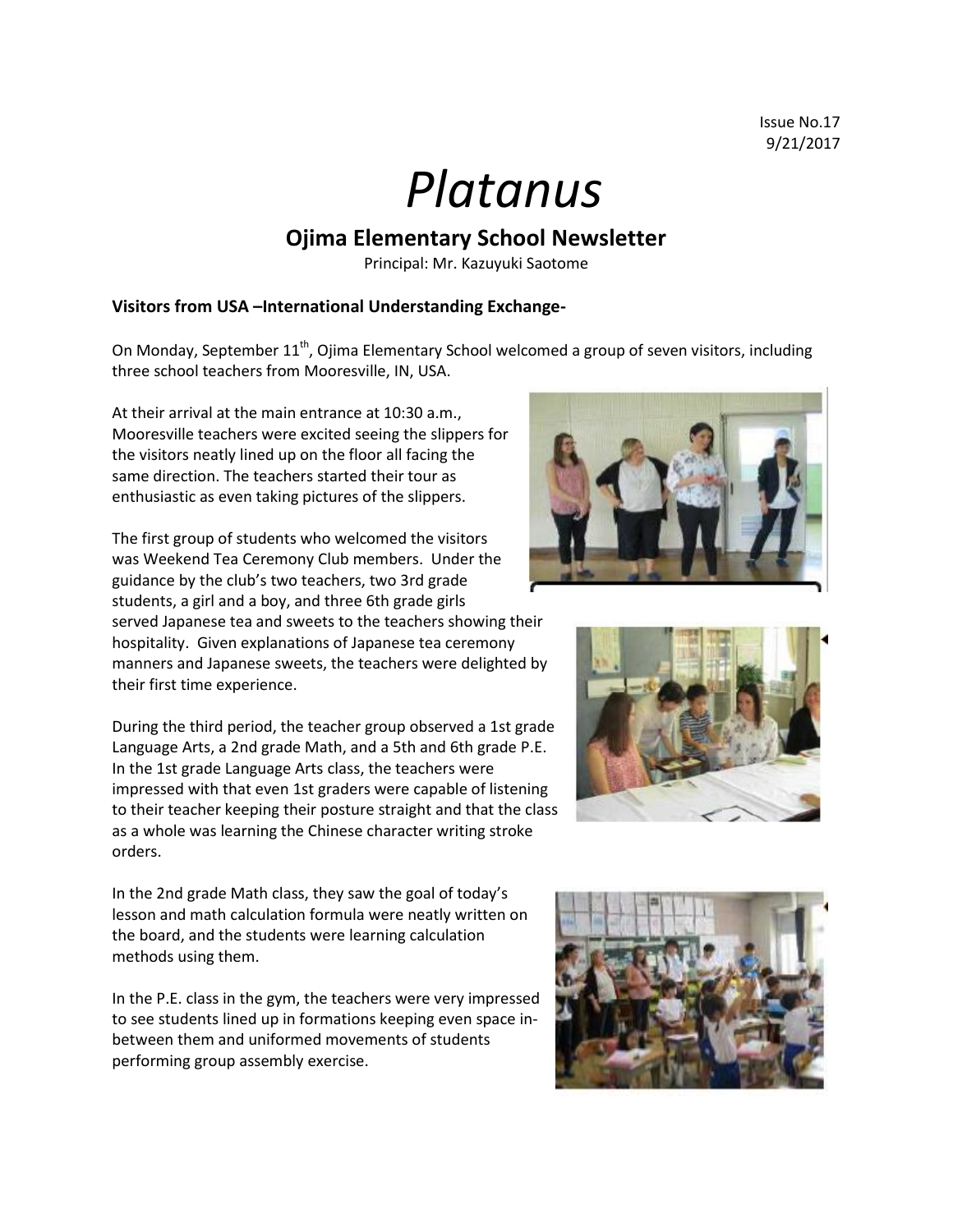For the fourth period, the teachers attended a 5th grade English class. Working with the homeroom teacher and an assistant language teacher, Mooresville teachers participated in the classroom activities. Students were very excited with their firsthand experience of native speakers' English.

At lunch time, the visitors observed lunch routines starting with a group of 2nd graders preparing to serve school lunch. Students, putting cooking coats and masks on, lined up in two rows and went to the kitchen without teacher's supervision. "We will enjoy a delicious meal. Thank you," said the students in unison. Then they carefully carried the food, paying attention to their surroundings, to their classroom. The rest of the students were waiting quietly in their seats with a placemat spread on their desks. The teachers were very surprised at and impressed with all of what they saw.





Split in two groups, the visitors ate their lunch with 3rd grade and 4th grade students. The menu of the day was *Niku-jaga* (meat and potatoes), salad, rice with seaweed seasoning and milk. The teachers looked at their lunch plates curiously and seemed enjoying the meal.



Also during the lunch break, Mooresville teachers received a special visit by six student representatives in the principal's office. The students gave the teachers heartfelt gifts of *origami* balls and cranes which all of the 6th grade students made specially for them. A 6th grade girl, who had transferred to Ojima Elementary from a school in Indiana in June of this year, facilitated as a translator. The teachers looked very happy and deeply moved.



The teachers observed the cleanup activity by students next. All students went to their assigned areas to clean. The teachers were very surprised to see even 1st and 2nd grade students cleaning using brooms, dust pans, and wiping cloths. Mooresville teachers were also explained about Saturday cleanup activities by PTA. They mentioned that there was no such culture in Indiana and it appeared that they could not believe how devoted the parents of Ojima Elementary were.

The teachers looked at special classrooms next. At the music room, a 4th grade girl entertained the guests, without a prior arrangement, by playing the trumpet. They seemed to be particularly interested in the library, the school lunch kitchen, home economics rooms, and the school infirmary.